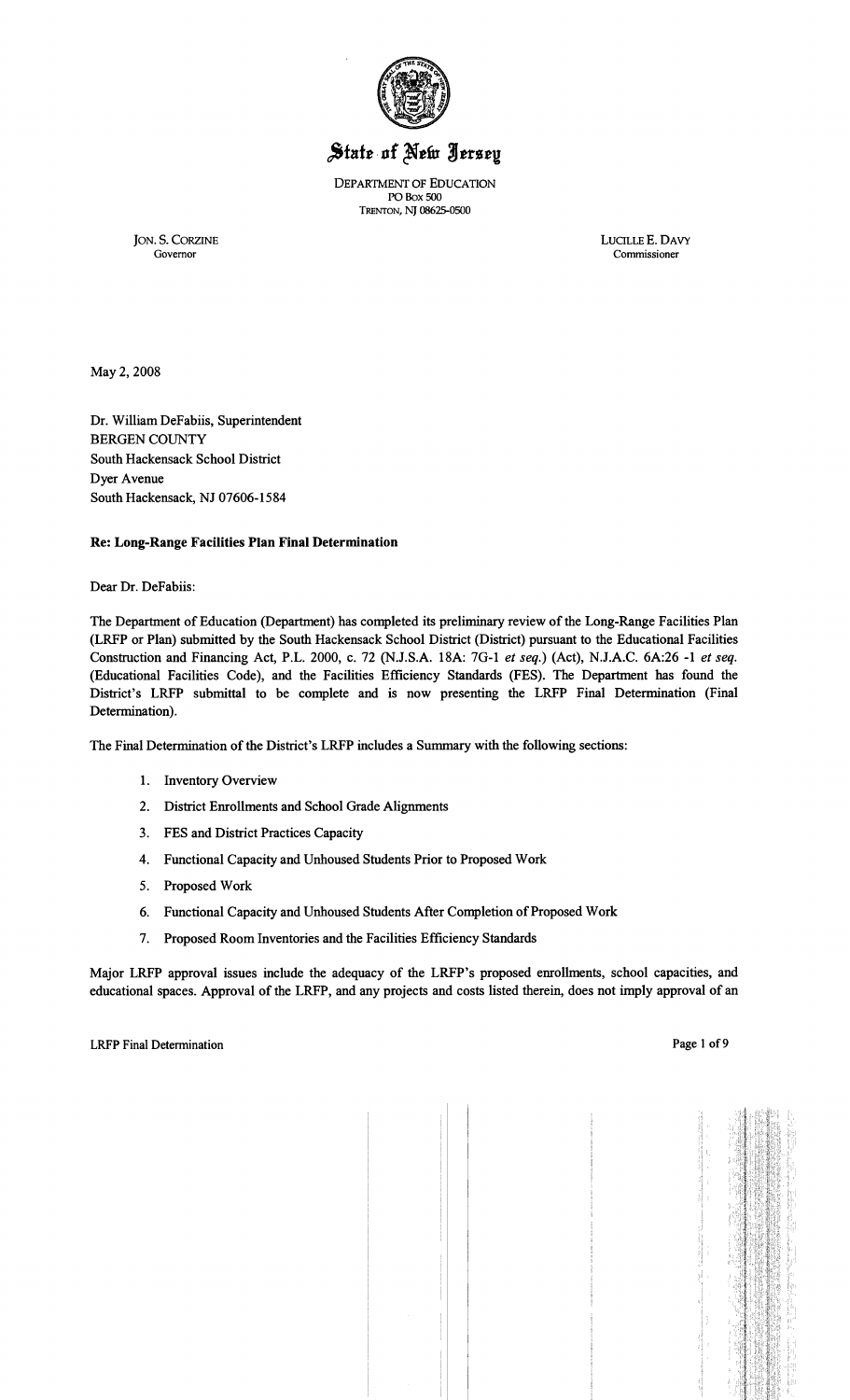individual school facilities project or its corresponding costs and eligibility for State support under the Act. Similarly, approval of the LRFP does not imply approval of portions of the Plan that are inconsistent with the Department's FES and proposed building demolition or replacement. Determination of preliminary eligible costs and final eligible costs will be made at the time of the approval of a particular school facilities project pursuant to N.J.S.A. 18A:7G-5. The District must submit a feasibility study as part of the school facilities project approval process, pursuant to N.J.S.A. 18A:7G-7b, to support proposed building demolition or replacement. The feasibility study should demonstrate that a building might pose a risk to the safety of the occupants after rehabilitation or that rehabilitation is not cost-effective.

Following the approval of the LRFP, the District may submit an amendment to the approved LRFP for Department review. Unless and until an amendment to the LRFP is submitted to and approved by the Commissioner of the Department pursuant to N.J.S.A. 18A:7G-4(c), the approved LRFP shall remain in effect. The District may proceed with the implementation of school facilities projects that are consistent with the approved LRFP whether or not the school facilities project contains square footage that may be ineligible for State support.

We trust that this document will adequately explain the Final Determination and allow the District to move forward with the initiation of projects within its LRFP. Please contact Frank LoDolce, Regional Director at the Office of School Facilities at (609) 292-7078 with any questions or concerns that you may have.

Sincerely,

Lucille Way

Lucille E. Davy Commissioner

Enclosure

c: Willa Spicer, Deputy Commissioner John Hart, Chief of Staff Rochelle Hendricks, Assistant Commissioner, Division of District and School Improvement William King, Assistant Commissioner, Division of Field Services Kathryn Forsyth, Director of Public Information Aaron R. Graham, Bergen County, Executive County Superintendent Bernard E. Piaia, Director, School Facilities, Office of the Chief of Staff Frank LoDolce, Regional Director, School Facilities, Office of the Chief of Staff William Bauer, County Manager, School Facilities, Office of the Chief of Staff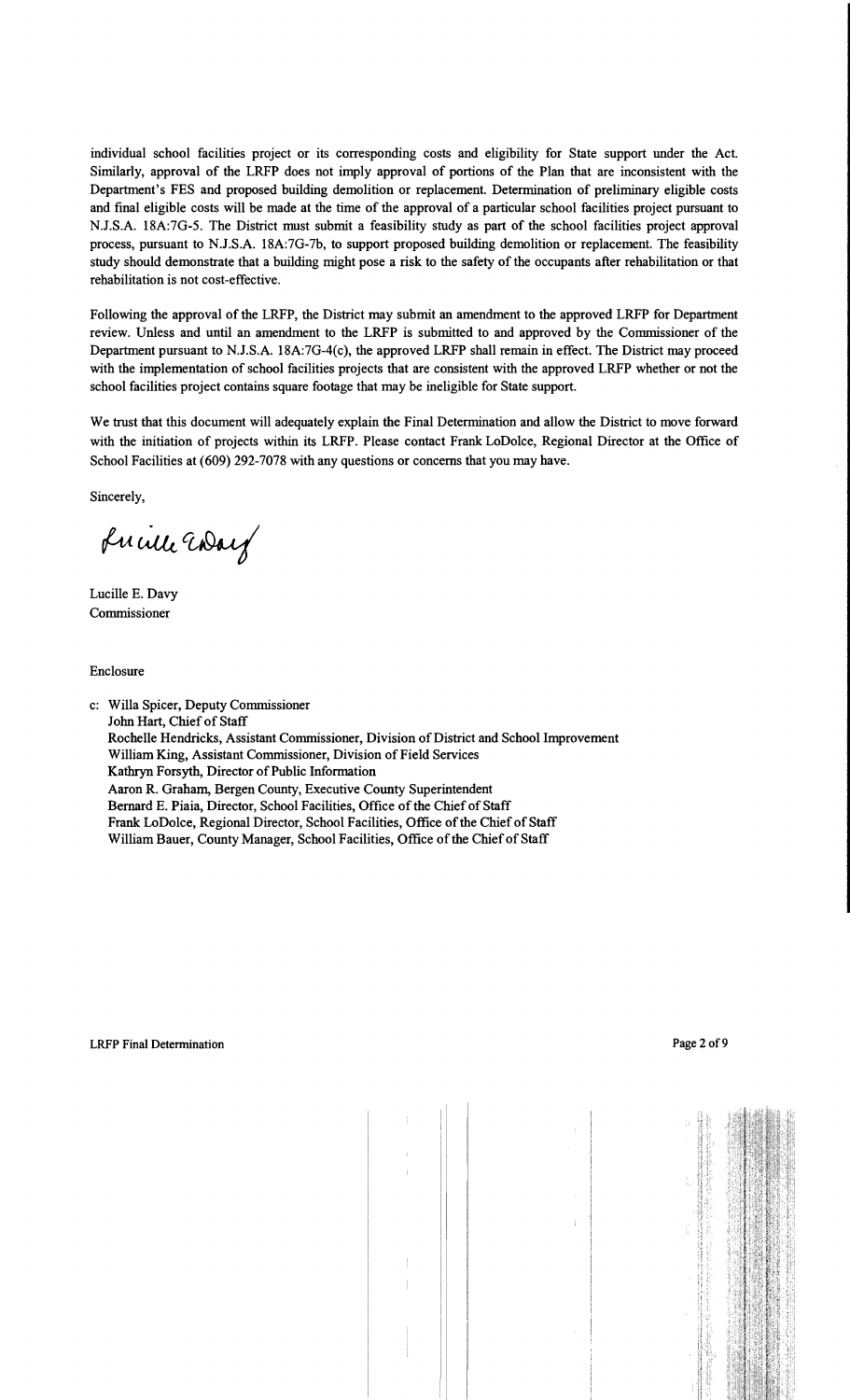## LONG-RANGE FACILITIES PLAN

## Final Determination Summary

## South Hackensack School District

The Department of Education (Department) has completed its review of the Long-Range Facilities Plan (LRFP or Plan) submitted by the South Hackensack School District (District) pursuant to the Educational Facilities Construction and Financing Act, P.L. 2000, c.72 (N.J.S.A. 18A:7G-l *et seq.)* (Act), N.J.A.C. 6A:26-1 et seq. (Educational Facilities Code), and the Facilities Efficiency Standards (FES).

This is the Department's Final Determination Summary (Summary) of the LRFP. The Summary is based on the standards set forth in the Act, the Educational Facilities Code, the FES, District entered data in the LRFP and Project Application and Tracking System (LRFP website), and District supplied supporting documentation. The Summary consists of seven sections. The referenced reports in *italic* text are standard LRFP reports available on the Department's LRFP website.

## 1. Inventory Overview

The District provides services for students in grades PK-8. The predominant existing school grade configuration is elementary/middle. The predominant proposed school grade configuration is PK-8. The District is classified as an "Under 55" district for funding purposes.

The District identified existing and proposed schools, sites, buildings, playgrounds, playfields, and parking lots in its LRFP. The total number of existing and proposed district-owned or leased schools, sites, and buildings are listed in Table 1. A detailed description of each asset can be found in the LRFP website report titled *"Site Asset Inventory Report. "* 

|                                                      | <b>Existing</b> | <b>Proposed</b> |
|------------------------------------------------------|-----------------|-----------------|
| Sites:                                               |                 |                 |
| <b>Total Number of Sites</b>                         |                 |                 |
| Number of Sites with no Buildings                    |                 |                 |
| Number of Sites with no Instructional Buildings      |                 |                 |
| <b>Schools and Buildings:</b>                        |                 |                 |
| <b>Total Number of Schools</b>                       |                 |                 |
| <b>Total Number of Instructional Buildings</b>       |                 |                 |
| Total Number of Administrative and Utility Buildings |                 |                 |
| <b>Total Number of Athletic Facilities</b>           |                 |                 |
| <b>Total Number of Parking Facilities</b>            |                 |                 |
| <b>Total Number of Temporary Facilities</b>          |                 |                 |

#### Table 1: Inventory Summary

As directed by the Department, incomplete school facilities projects that have project approval from the Department are represented as "existing" in the Plan. District schools with incomplete approved projects that include new construction or the reconfiguration of existing program space are as follows: n/a.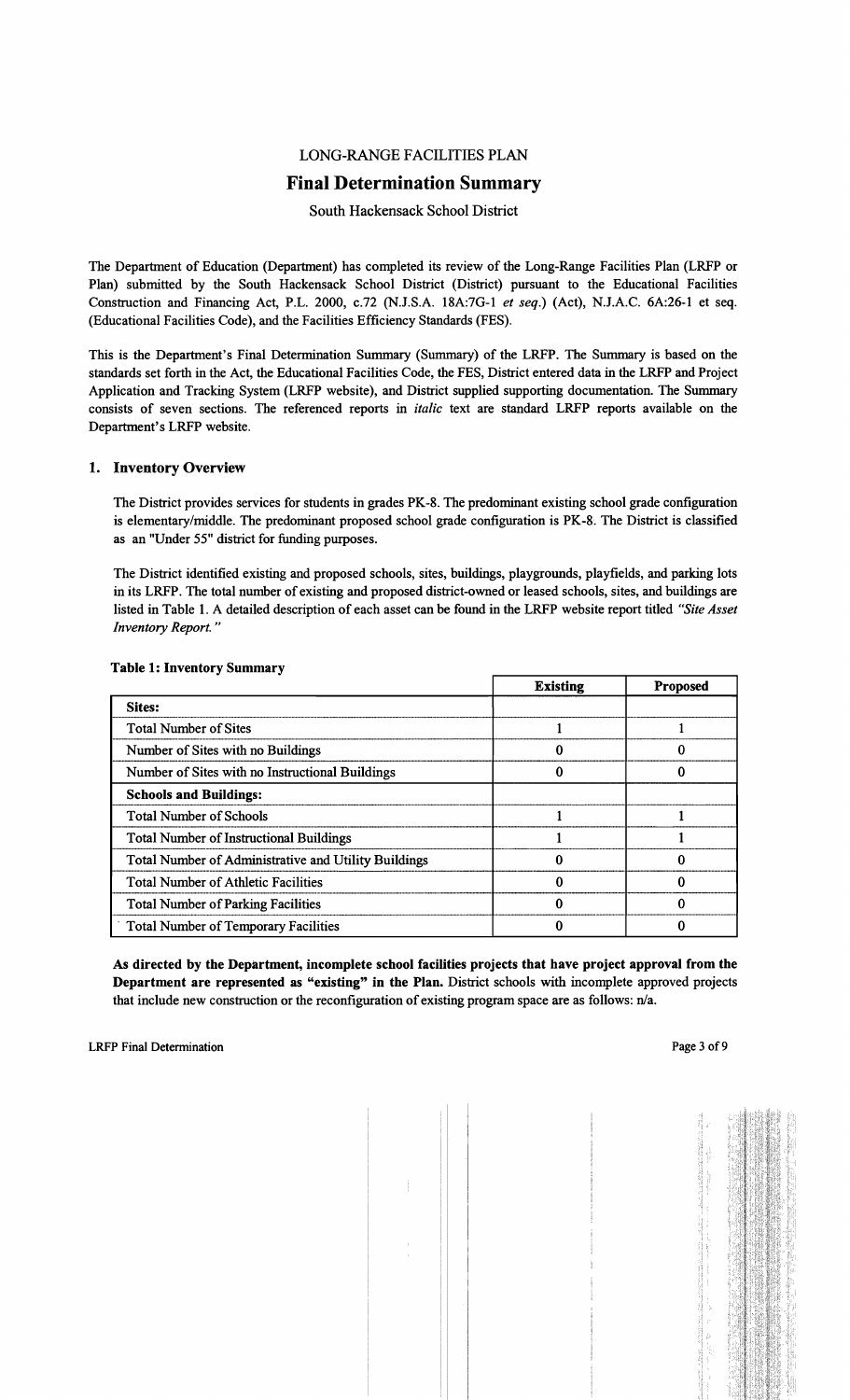Major conclusions are as follows:

- The District is proposing to maintain the existing number of District-owned or leased sites.
- The District is proposing to maintain the existing number of District-owned or operated schools.
- The District is proposing to maintain the existing number of District-owned or leased instructional buildings. The District is proposing to maintain the existing number of District-owned or leased noninstructional buildings.

FINDINGS The Department has determined that the proposed inventory is adequate for review of the District's LRFP. However, the LRFP determination does not imply approval of an individual school facilities project listed within the LRFP. The District must submit individual project applications for project approval. If building demolition or replacement is proposed, the District must submit a feasibility study, pursuant to N.J.S.A. 18A:7G-7b, as part of the application for the specific school facilities project.

## 2. District Enrollments and School Grade Alignments

The District determined the number of students, or "proposed enrollments," to be accommodated in the LRFP on a district-wide basis and in each school. The District's existing and proposed enrollments and the cohortsurvival projection provided by the Department on the LRFP website are listed in Table 2. Detailed information can be found in the LRFP website report titled *"Enrollment Projection Detail."* Existing and proposed school enrollments and grade alignments can be found in the report titled *"Enrollment and School Grade Alignment. "* 

|                             | <b>Actual Enrollments</b><br>2004 | <b>District Proposed</b><br><b>Enrollments</b> | <b>Department's LRFP</b><br><b>Website Projection</b> |
|-----------------------------|-----------------------------------|------------------------------------------------|-------------------------------------------------------|
| Grades K-12:                |                                   |                                                |                                                       |
| Grades K-5, including SCSE  | 140                               | 198                                            | 169                                                   |
| Grades 6-8, including SCSE  | 83                                | 97                                             | 85                                                    |
| Grades 9-12, including SCSE |                                   |                                                | 0                                                     |
| <b>Pre-Kindergarten:</b>    |                                   |                                                |                                                       |
| Pre-Kindergarten, Age 3     |                                   |                                                |                                                       |
| Pre-Kindergarten, Age 4     | 9                                 | 35                                             | 0                                                     |
| Pre-Kindergarten, SCSE      | 0                                 | 0                                              | 0                                                     |
| <b>District Totals</b>      | 232                               | 330                                            | 254                                                   |

#### Table 2: Enrollment Comparison

"SCSE" = Self-Contained Special Education

Major conclusions are as follows:

- The District did not elect to use the Department's LRFP website projection. Supporting documentation was submitted to the Department as required to justify the proposed enrollments.
- The District is planning for increasing enrollments.
- **•** The District is not an ECPA (Early Childhood Program Aid) District.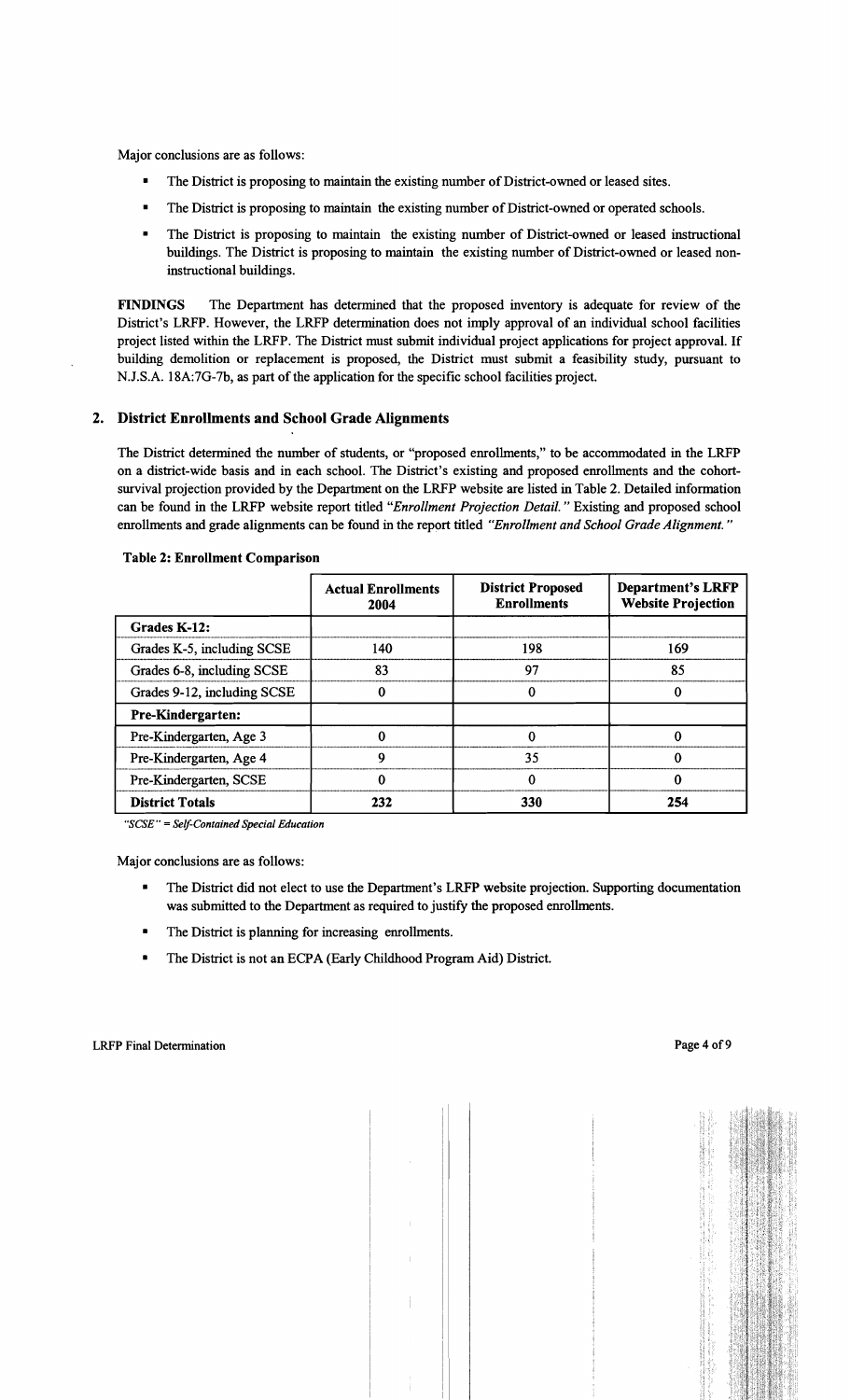FINDINGS The Department has determined that the District's proposed enrollments are supportable for review of the District's LRFP. The Department will require a current enrollment projection at the time an application for a school facilities project is submitted incorporating the District's most recent Fall Enrollment Report in order to verify that the LRFP's planned capacity is appropriate for the updated enrollments.

## 3. FES and District Practices Capacity

The proposed room inventories for each school were analyzed to determine whether the LRFP provides adequate capacity for the proposed enrollments. Two capacity calculation methods, called *"FES Capacity"* and *"District Practices Capacity,* " were used to assess existing and proposed school capacity in accordance with the FES and District program delivery practices. A third capacity calculation, called *"Functional Capacity, "*  determines Unhoused Students and potential State support for school facilities projects. Functional Capacity is analyzed in Section 5 of this Summary.

- *• FES Capacity* only assigns capacity to pre-kindergarten *(if district-owned or operated),* kindergarten, general, and self-contained special education classrooms. No other room types are considered to be capacity-generating. Class size is based on the FES and is prorated for classrooms that are sized smaller than FES classrooms. FES Capacity is most accurate for elementary schools, or schools with non-departmentalized programs, in which instruction is "homeroom" based. This capacity calculation may also be accurate for middle schools depending upon the program structure. However, this method usually significantly understates available high school capacity since specialized spaces that are typically provided in lieu of general classrooms are not included in the capacity calculations.
- *District Practices Capacity* allows the District to include specialized room types in the capacity calculations and adjust class size to reflect actual practices. This calculation is used to review capacity and enrollment coordination in middle and high schools.

A capacity utilization factor in accordance with the FES is included in both capacity calculations. A 90% capacity utilization rate is applied to classrooms serving grades K-8. An 85% capacity utilization rate is applied to classrooms serving grades 9-12. No capacity utilization factor is applied to preschool classrooms.

Table 3 provides a summary of existing and proposed district-wide capacities. Detailed information can be found in the LRFP website report titled *"FES and District Practices Capacity. "* 

| Table 3: FES and District Practices Capacity Summary |                           |                                          |  |  |
|------------------------------------------------------|---------------------------|------------------------------------------|--|--|
|                                                      | <b>Total FES Capacity</b> | <b>Total District Practices Capacity</b> |  |  |
| $(A)$ Proposed Enrollments                           | 330                       | 330                                      |  |  |
| (B) Existing Capacity                                | 332.32                    | 350.20                                   |  |  |
| <i>*Existing Capacity Status (B)-(A)</i>             | 2.32                      | 20.20                                    |  |  |
| (C) Proposed Capacity                                | 332.32                    | 350.20                                   |  |  |
| <i><b>*Proposed Capacity Status (C)-(A)</b></i>      | 2.32                      | 20.20                                    |  |  |

#### Table 3: FES and District Practices Capacity Summary

*• Positive numbers signify surplus capacity; negative numbers signify inadequate capacity. Negative values for District Practices capacity are acceptable ifproposed enrollments do not exceed 100% capacity utilization.* 

Major conclusions are as follows:

The District has appropriately coordinated proposed school capacities and enrollments in the LRFP.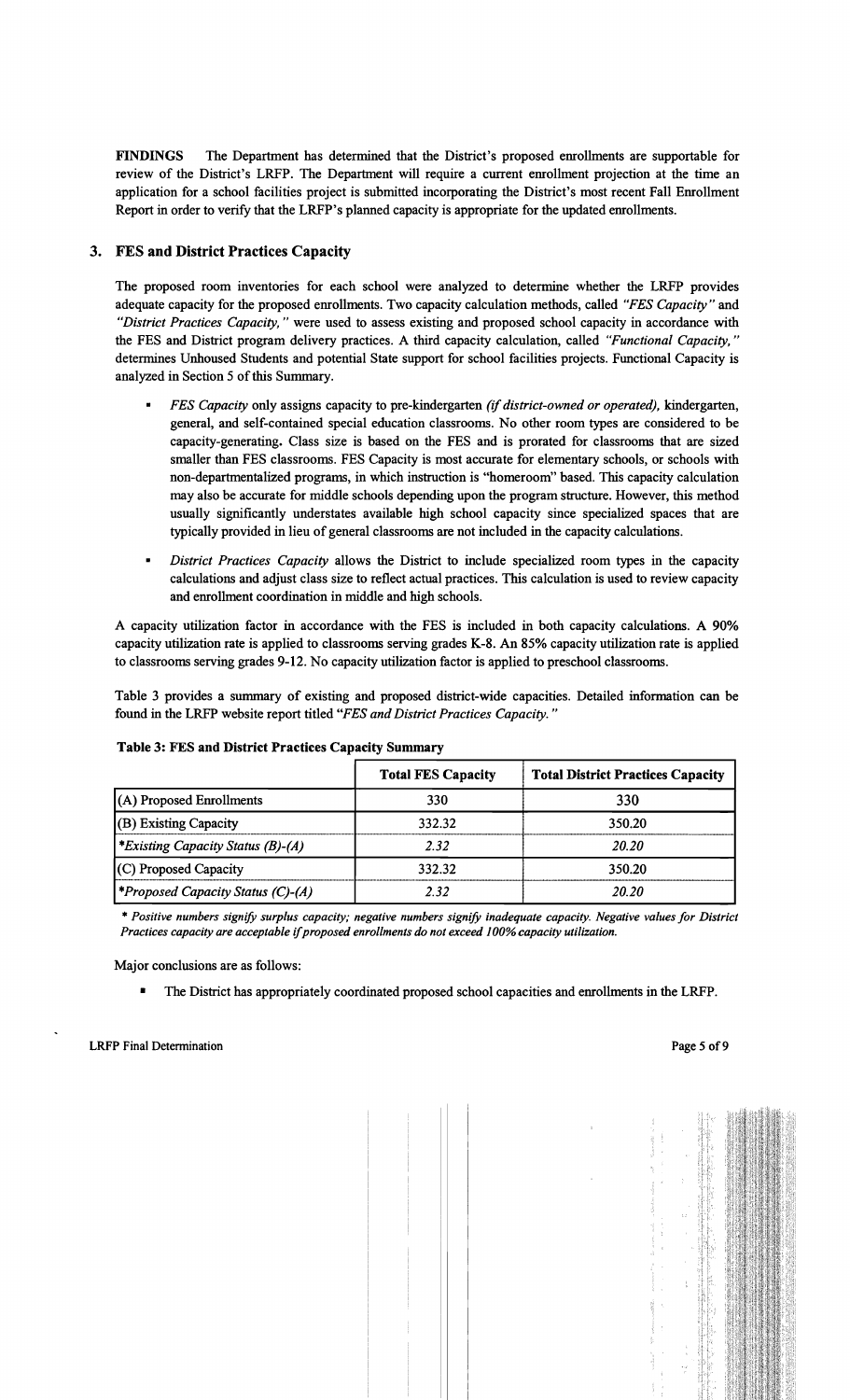• Adequate justification has been provided by the District if capacity for a school deviates from the proposed enrollments by more than 5%.

FINDINGS The Department has determined that the proposed District capacity, in accordance with the proposed enrollments, is adequate for review of the District's LRFP. The Department will require a current enrollment projection at the time an application for a school facilities project is submitted, incorporating the District's most recent Fall Enrollment Report, in order to verify that the LRFP's planned capacity meets the District's updated enrollments.

## 4. Functional Capacity and Unhoused Students Prior to Proposed Work

*Functional Capacity* was calculated and compared to the proposed enrollments to provide a preliminary estimate of Unhoused Students and new construction funding eligibility. Functional Capacity is the adjusted gross square footage of a school building *(total gross square feet minus excluded space)* divided by the minimum area allowance per Full-time Equivalent student for the grade level contained therein. Unhoused Students is the number of students projected to be enrolled in the District that exceeds the Functional Capacity of the District's schools pursuant to N.J.A.C. 6A:26-2.2(c).

*"Excluded Square Feet"* in the LRFP Functional Capacity calculation includes (1) square footage exceeding the FES for any pre-kindergarten, kindergarten, general education, or self-contained special education classroom; (2) grossing factor square footage *(corridors, stairs, mechanical rooms, etc.)* that exceeds the FES allowance, and (3) square feet proposed to be demolished or discontinued from use. Excluded square feet may be revised during the review process for individual school facilities projects.

Table 4 provides a preliminary assessment of Functional Capacity, Unhoused Students, and Estimated Maximum Approved Area for the various grade groups in accordance with the FES. Detailed information concerning the calculation and preliminary excluded square feet can be found in the LRFP website reports titled *"Functional Capacity and Unhoused Students"* and *"Functional Capacity Excluded Square Feet."* 

|                    |            | в          |                 |                |                          |
|--------------------|------------|------------|-----------------|----------------|--------------------------|
|                    |            | Estimated  |                 | D              | $E = C x D$              |
|                    | A          | Existing   | $C = A-B$       | Area           | <b>Estimated Maximum</b> |
|                    | Proposed   | Functional | <b>Unhoused</b> | Allowance      | Approved Area for        |
|                    | Enrollment | Capacity   | <b>Students</b> | (gsf/students) | <b>Unhoused Students</b> |
| Elementary (K-5)   | 198        | 263.74     |                 | 125.00         |                          |
| Middle $(6-8)$     | 97         | 129.21     |                 | 134.00         |                          |
| $High(9-12)$       | 0          | 0          |                 | 151.00         |                          |
| <b>Totals K-12</b> | 295        | 392.95     |                 |                |                          |

Table 4: Functional Capacity and Unhoused Students Prior to Proposed Work

*\*Pre-kindergarten students are not included in the calculations.* 

Major conclusions are as follows:

The calculations for "Estimated Existing Functional Capacity" do not include school facilities projects that have been approved by the Department but were not under construction or complete at the time of Plan submission.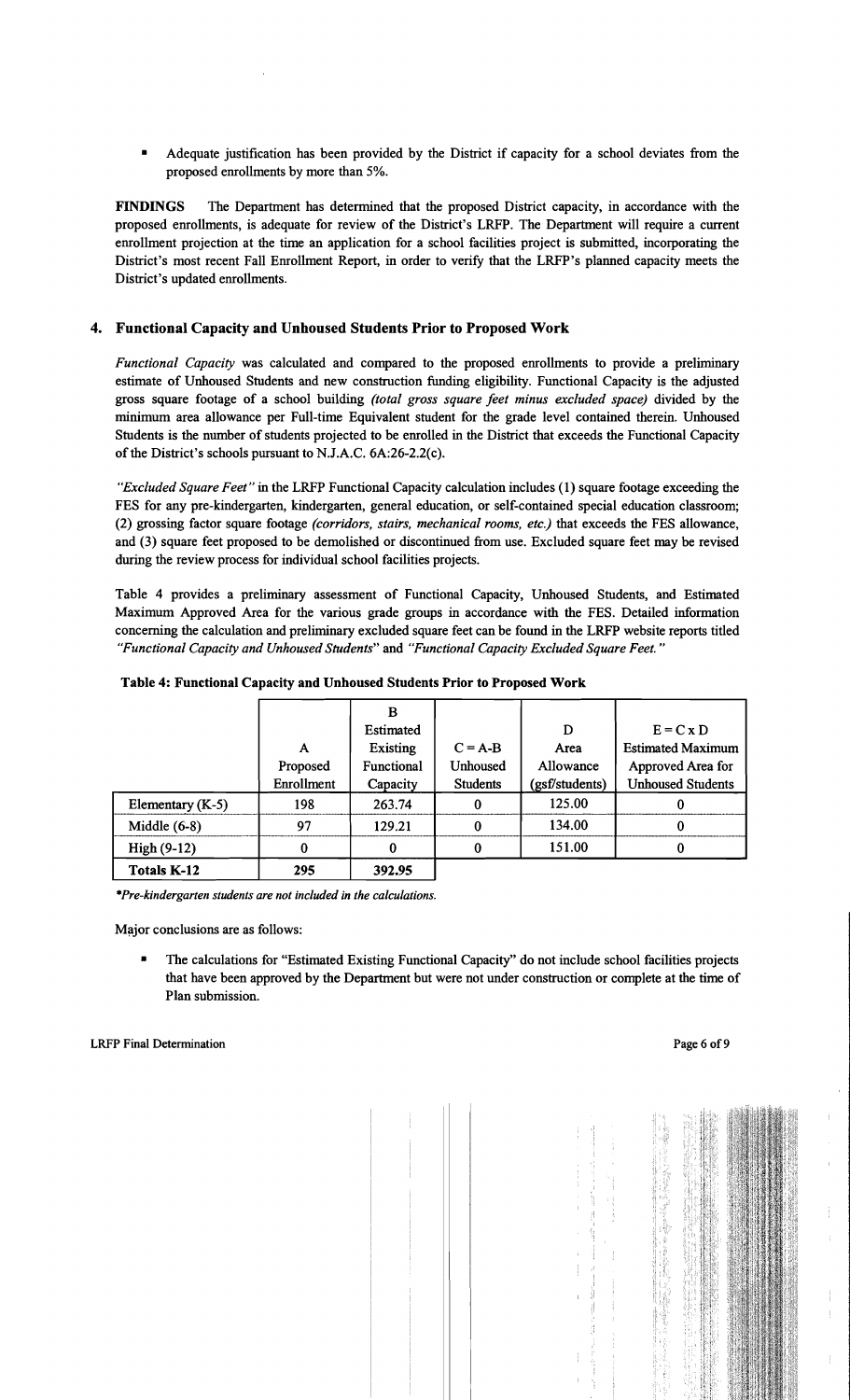- The District, based on the preliminary LRFP assessment, does not have Unhoused Students for the following FES grade groups: n/a.
- The District, based on the preliminary LRFP assessment, has Unhoused Students for the following FES grade groups: n/a.
- The District is not an ECPA district. Therefore, pre-kindergarten students are not included in the calculations. Unhoused pre-kindergarten self-contained special education students are eligible for State support. A determination of square footage eligible for State support will be made at the time an application for a specific school facilities project is submitted to the Department for review and approval.
- The District is not proposing to demolish or discontinue the use of existing District-owned instructional space. The Functional Capacity calculation excludes square feet proposed to be demolished or discontinued for the following FES grade groups: n/a.

FINDINGS Functional Capacity and Unhoused Students calculated in the LRFP are preliminary estimates. Justification for square footage in excess of the FES and the determination of additional excluded square feet, Preliminary Eligible Costs (PEC), and Final Eligible Costs (FEC) will be included in the review process for specific school facilities projects. A feasibility study undertaken by the District is required if building demolition or replacement is proposed per NJ.A.C. 6A:26-2.3(b){lO).

## 5. Proposed Work

The District was instructed to review the condition of its facilities and sites and to propose corrective *"system"* and *"inventory"* actions in its LRFP. "*System"* actions upgrade existing conditions without changing spatial configuration or size. Examples of system actions include new windows, finishes, and mechanical systems. *HInventory"* actions address space problems by removing, adding, or altering sites, schools, buildings and rooms. Examples of inventory actions include building additions, the reconfiguration of existing walls, or changing room use.

Table 5 summarizes the type of work proposed in the District's LRFP for instructional buildings. Detailed information can be found in the LRFP website reports titled *"Site Asset Inventory," "LRFP Systems Actions* Summary," and "LRFP Inventory Actions Summary."

|  | Table 5: Proposed Work for Instructional Buildings |  |
|--|----------------------------------------------------|--|
|  |                                                    |  |

| <b>Type of Work</b>                                            | <b>Work Included in LRFP</b> |  |
|----------------------------------------------------------------|------------------------------|--|
| <b>System Upgrades</b>                                         | Yes                          |  |
| <b>Inventory Changes</b>                                       |                              |  |
| Room Reassignment or Reconfiguration                           | No                           |  |
| <b>Building Addition</b>                                       | No                           |  |
| New Building                                                   | Nο                           |  |
| Partial or Whole Building Demolition or Discontinuation of Use | No                           |  |
| New Site                                                       | No                           |  |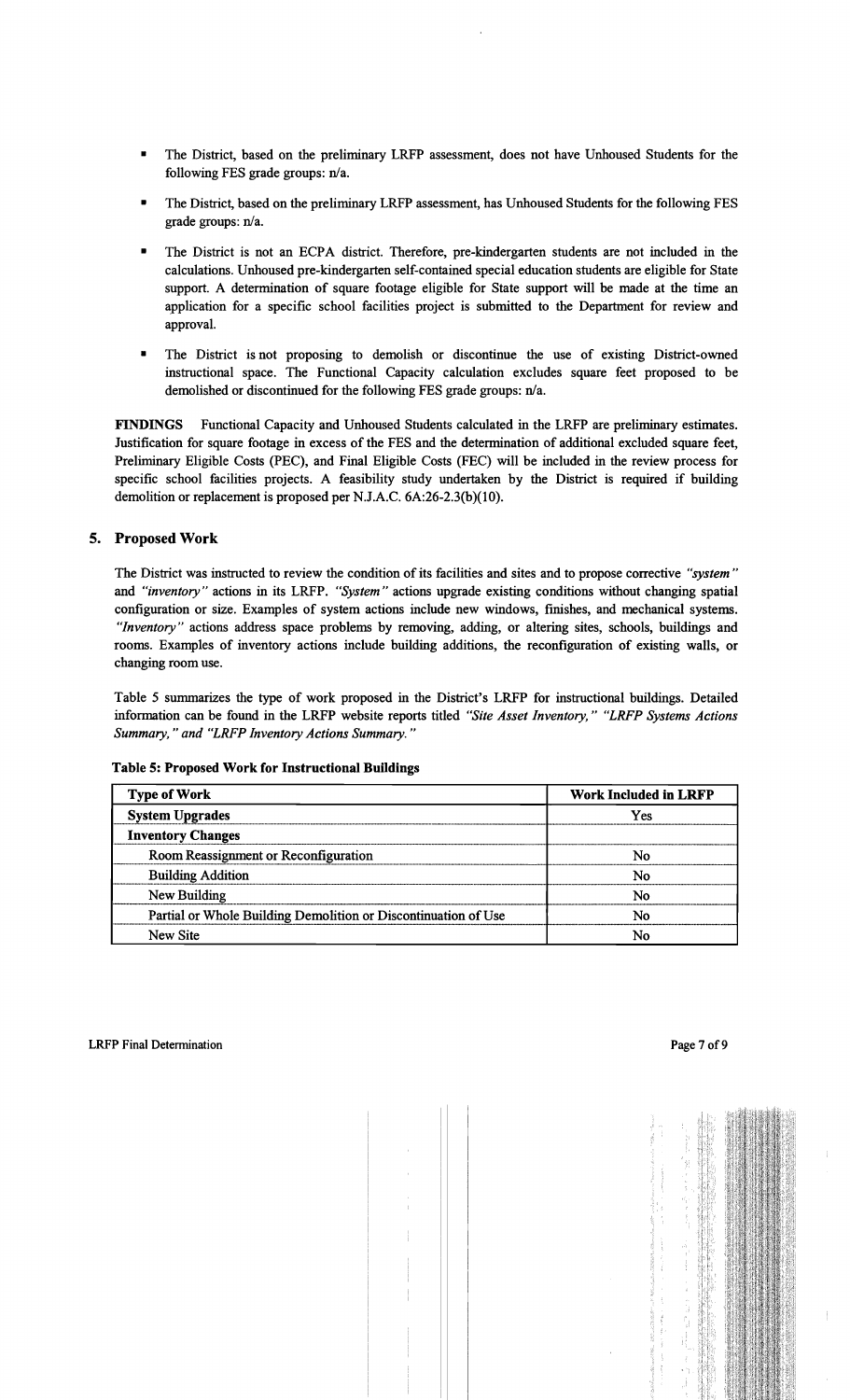Major conclusions are as follows:

- The District has proposed system upgrades in one or more instructional buildings.
- The District has not proposed inventory changes, including new construction, in one or more instructional buildings.
- The District has not proposed new construction in lieu of rehabilitation in one or more instructional buildings.

Please note that costs represented in the LRFP are for capital planning purposes only. Estimated costs are not intended to represent preliminary eligible costs or fmal eligible costs of approved school facilities projects.

The Act (NJ.S.A. 18A:7G-7b) provides that all school facilities shall be deemed suitable for rehabilitation unless a pre-construction evaluation undertaken by the District demonstrates to the satisfaction of the Commissioner that the structure might pose a risk to the safety of the occupants even after rehabilitation or that rehabilitation is not cost-effective. Pursuant to N.lA.C. 6A:26-2.3(b)(IO), the Commissioner may identify school facilities for which new construction is proposed in lieu of rehabilitation for which it appears from the information presented that new construction is justified, provided, however, that for such school facilities so identified, the District must submit a feasibility study as part of the application for the specific school facilities project. The cost of each proposed building replacement is compared to the cost of additions or rehabilitation required to eliminate health and safety deficiencies and to achieve the District's programmatic model.

Facilities used for non-instructional or non-educational purposes are ineligible for State support under the Act. However, projects for such facilities shall be reviewed by the Department to determine whether they are consistent with the District's LRFP and whether the facility, if it is to house students (full or part time) conforms to educational adequacy requirements. These projects shall conform to all applicable statutes and regulations.

**FINDINGS** The Department has determined that the proposed work is adequate for review of the District's LRFP. However, Department approval of proposed work in the LRFP does not imply that the District may proceed with a school facilities project. The District must submit individual project applications with cost estimates for Department project approval. Both school facilities project approval and other capital project review require consistency with the District's approved LRFP.

## **6. Functional Capacity and Unhoused Students After Completion** of Proposed **Work**

The *Functional Capacity* of the District's schools *after* completion of the scope of work proposed in the LRFP was calculated to highlight any remaining Unhoused Students.

Table 6 provides a preliminary assessment of Unhoused Students and Estimated Remaining Maximum Area after completion of new construction proposed in the LRFP, if applicable. Detailed information concerning the calculation can be found in the website report titled "Functional Capacity and Unhoused Students."